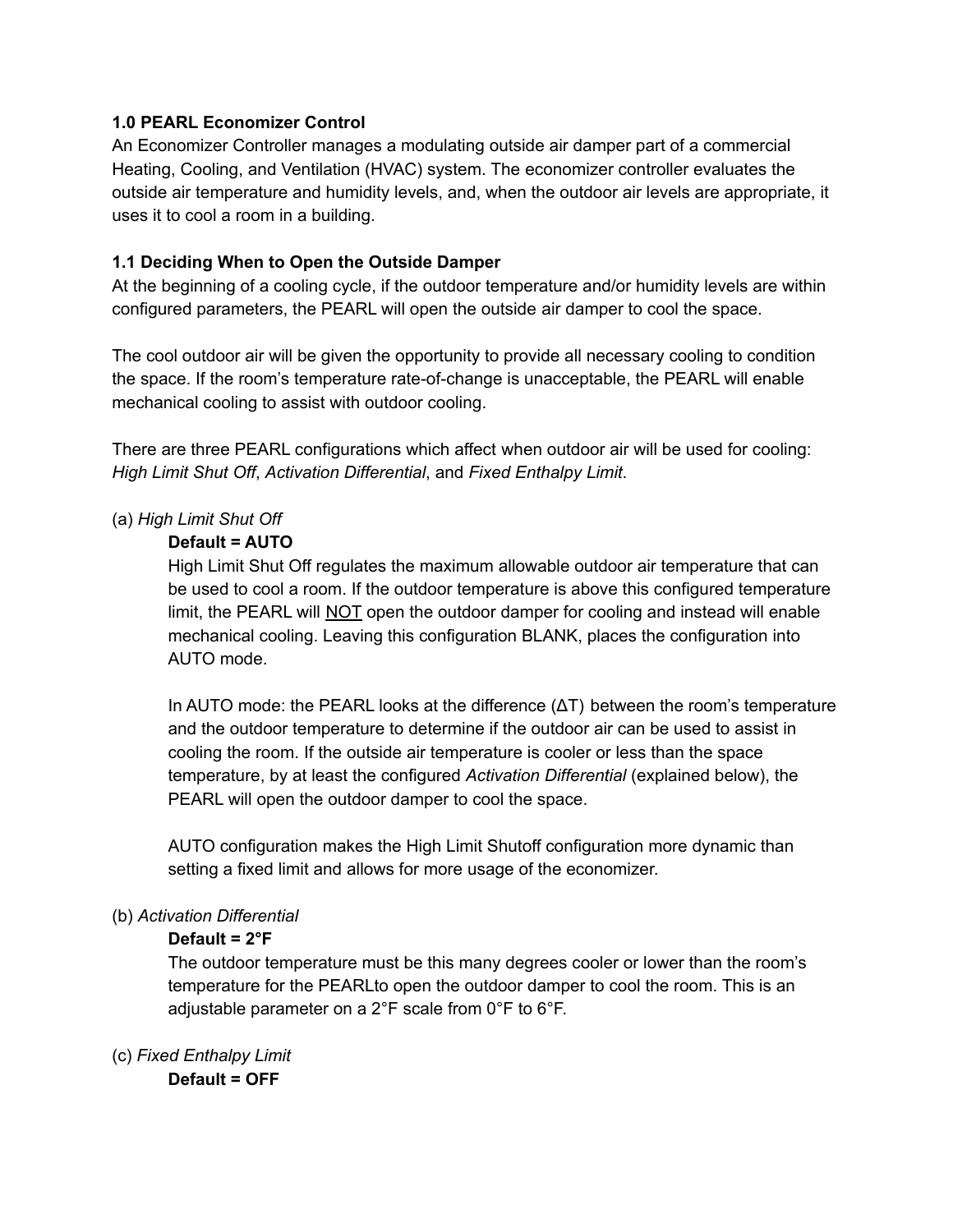When configured to ON, if the PEARL reads the outdoor enthalpy levels beyond 28 BTU/lbs, or at higher elevations below the calculated enthalpy at 75°F and 50% relative humidity at that elevation, the PEARL will  $NOT$  open the outdoor damper for cooling and instead will enable mechanical cooling

Enthalpy levels are calculated by each PEARL. The PEARL looks at its local outside air temperature sensor, while receiving humidity levels and barometric pressure information from the Internet (this information is provided based on installation location zip code). These three data points are applied to an enthalpy calculation to generate the outdoor enthalpy level.

## **1.2 Economizer Sequence of Operation**

If outdoor air cooling is within the configured PEARL parameters, the PEARL will open the outdoor damper.

If the outdoor temperature is below the room temperature and above the *Low Limit Temperature*: the PEARL will place the outdoor damper at 100% open.

If the outdoor temperature is below the *Low Limit Temperature*, the PEARL will place the outdoor damper at a calculated position to target a mixed air temperature equalling the *Low Limit Temperature*. The PEARL will continue to modulate the outdoor damper to maintain the *Low Limit Temperature*.

If the room's temperature rate-of-change is unreasonable, the PEARL will keep the outdoor damper open and enable mechanical cooling. The PEARL will modulate the outdoor damper to maintain the *Low Limit Temperature*.

(a) *Low Limit Temperature* (Pelican Technical Support Configuration)

## **Default = 56°F.**

The *Low Limit Temperature* tells the PEARL what temperature it should modulate the outdoor damper too when outdoor air is being used to cool the space.

# **1.3 Additional Economizer Logic**

If outdoor air is being used to cool a room, as long as the room's temperature is within 1°F of the thermostat's cool set-point, mechanical cooling will NOT be enabled. If the room's temperature rises to 1°F or above the cool set-point, mechanical cooling will be enabled to satisfy the cooling demand.

For example, if the cool set-point is 72°F and the economizer is active, as long as the space temperature is 72.9°F or less, mechanical cooling will be held off.

# **1.4 Limiting Temperatures**